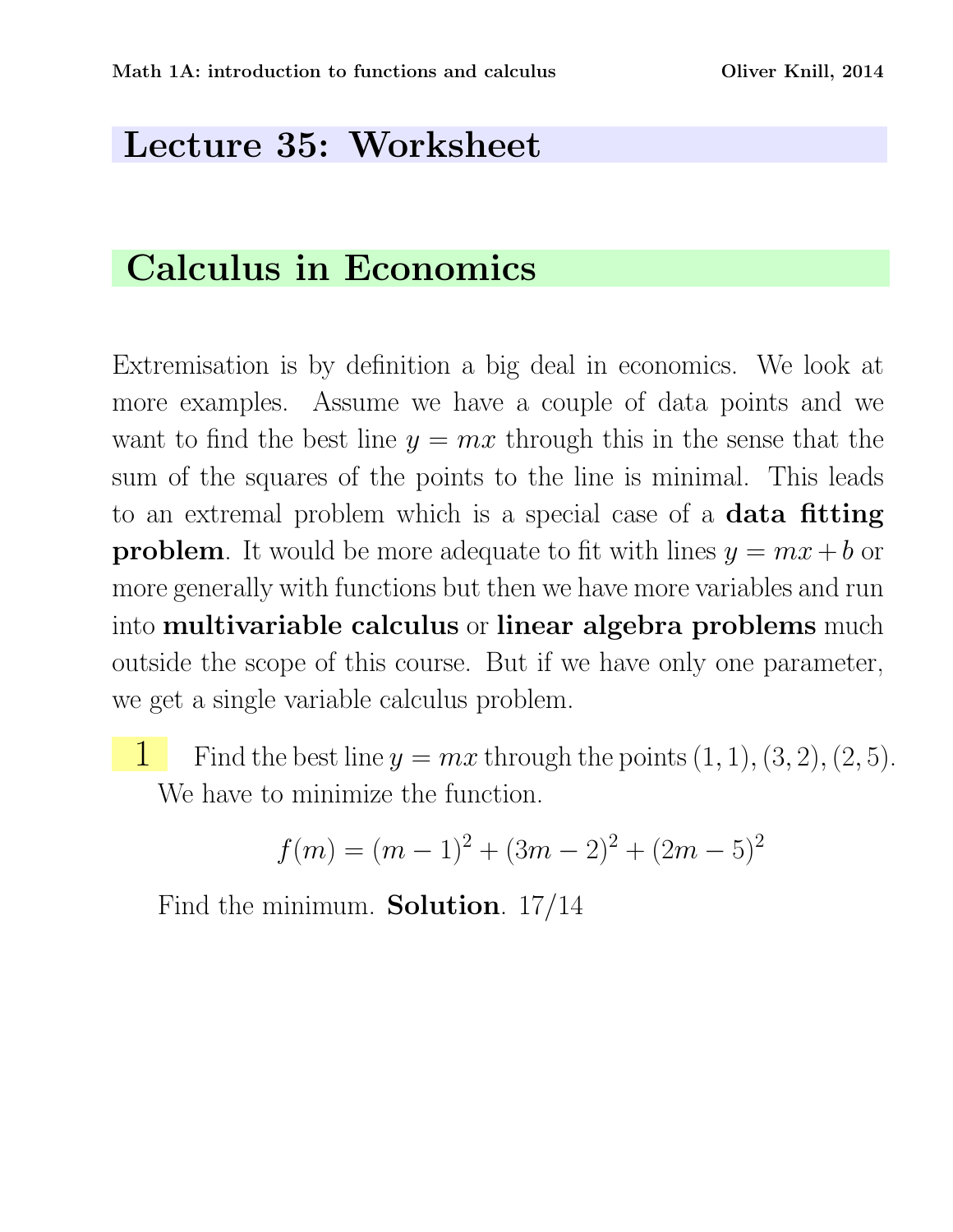

Lets take a different set of data points and look at the problem to fit functions of the form  $y = x + b$ .

2 Find the best line  $y = x + b$  through the points

 $(1, 2), (2, 5), (-1, 2), (4, 0), (3, 1)$ .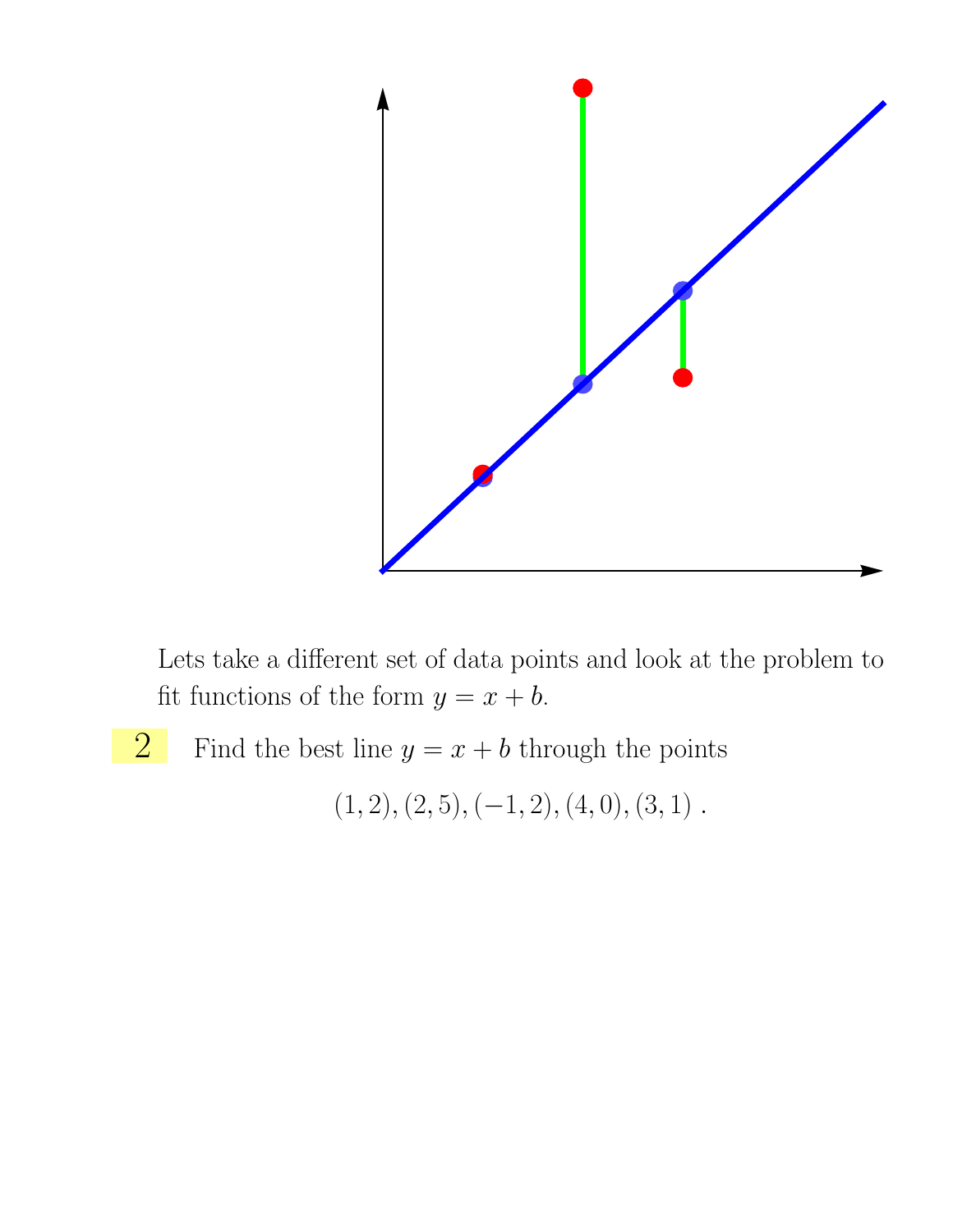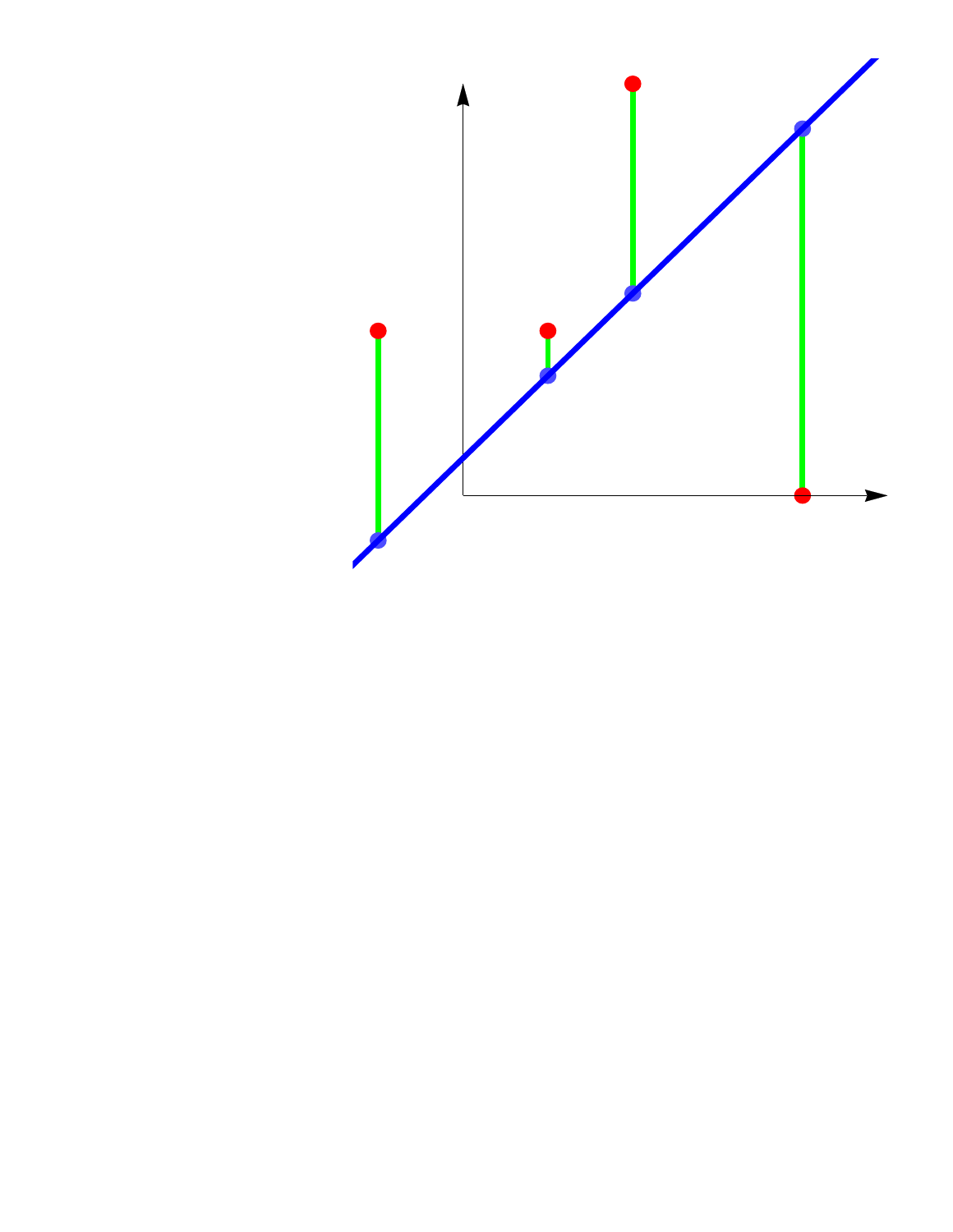## 9.5 The Connection Between Marginal and Average Costs

This section is slightly more technical than the rest of this chapter. The subject of our analysis at this point is the connection between different cost curves. To be more precise, we investigate how the MC curve cuts through the average cost curves at their respective minima. This is shown in Fig. 9.4.

#### **Shutdown and Breakeven Points**

Before we commence with our analysis, let us link the graph back to some of the discussion above. Looking at Fig. 9.4 you may have noticed that the two quantities for the intersection of MC with AVC and MC with ATC are labelled  $Q_s$  and  $Q_s$ . These are the shutdown and breakeven points, respectively.

> The MC curve crosses the AVC and ATC curves at their respective minima.

As we discussed previously, when employing the profit-maximising condition and when AVC is equal to MC, we would be just about indifferent between shutting down or producing in the short run. Secondly, when we set price equal to MC and when at this point MC is also equal to ATC, the firm is just breaking even.



Fig. 9.4. The marginal cost MC curve cuts through average variable cost AVC and average total cost ATC curves at their respective minima. These points are the shutdown and breakeven points, respectively

You take one strawberry after another and place them on a scale that tells you the average weight of all strawberries. The first strawberry that you place in the bucket is very large, while every subsequent one will be smaller (until you reach the smallest one). Because of the literal "weight" of the heavier ones, average weight is larger than marginal weight (i.e. the weight of each strawberry you handle). Average weight still decreases, although less steeply than marginal weight.

Once you reach the smallest strawberry, every subsequent strawberry will be larger, which means that the rate of decrease of the average weight becomes smaller and smaller until eventually it stands still. At this point, the marginal weight is just equal to the average weight.